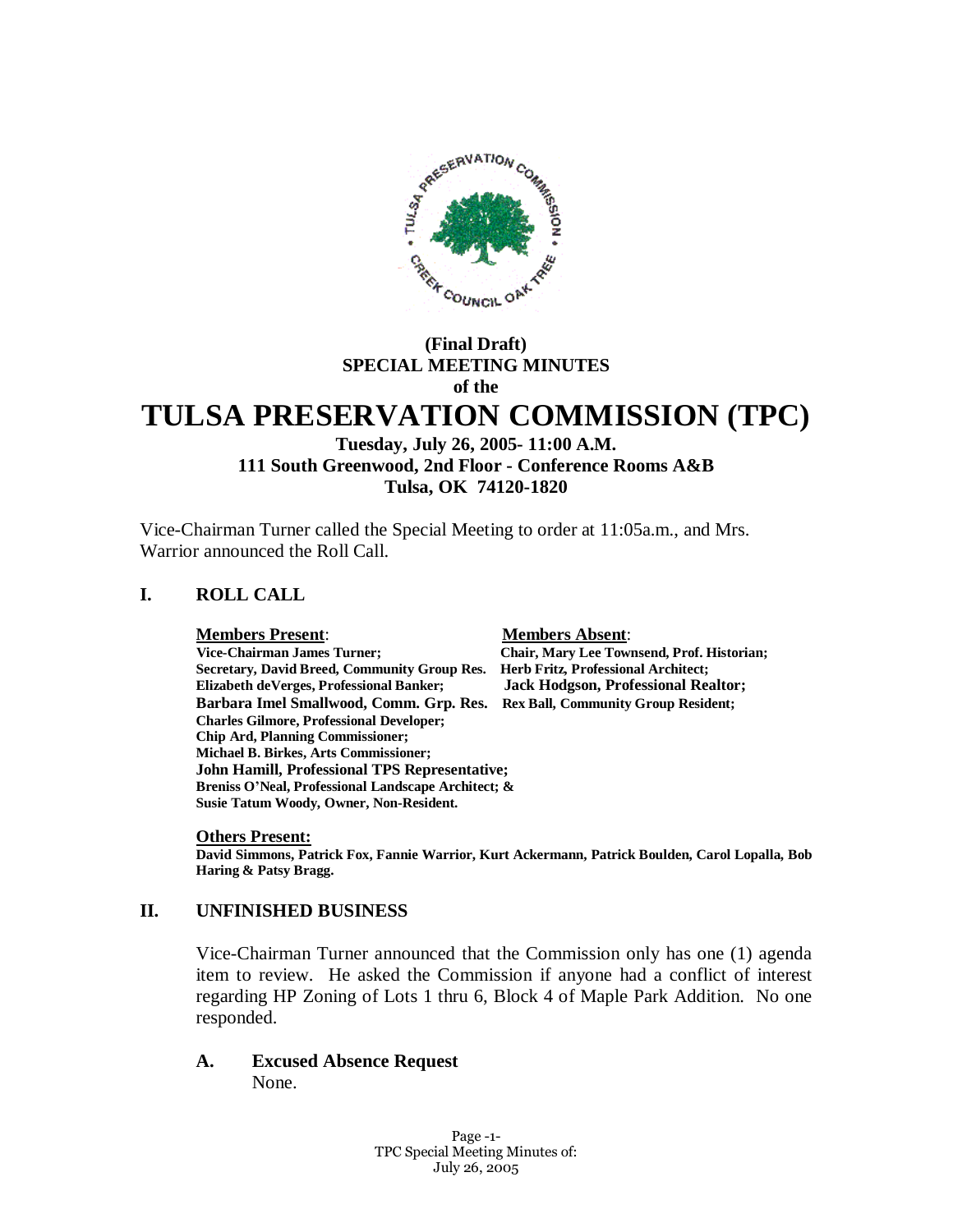#### **B. Committee Report**

## **Historic Preservation Zoning & Conservation District Sub-Committee:**

**Charles Gilmore, Chairperson**

Report and Recommendation of the TPC concerning the HP Zoning of Lots 1 thru 6, Block 4 of Maple Park Addition in accordance with the Zoning Ordinance Chapter 10A, Section 1054e

Vice-Chairman Turner asked Charles Gilmore, Chairperson of the Historic Preservation Zoning & Conservation Sub-Committee to please give the Sub-Committee's recommendation to the Commission of the HP Zoning of Lots 1 thru 6, Block 4 of Maple Park Addition.

Mr. Gilmore stated that he had distributed a copy of the report to the Commission of the recommendation that had been made by the Sub-Committee. He stated that the Sub-Committee reviewed this proposal of the six (6) lots in the Maple Park Addition and decided that they would consider this proposal as a new application. Mr. Gilmore stated that there are some significant houses on some of the lots that have some historic value.

Mr. Gilmore reported that the Sub-Committee's recommendation is to include Lots 1 thru 6, Block 4 of Maple Park Addition within the North Maple Ridge HP Zoning District. He stated that according to the Tulsa Preservation Commission's Rules and Regulations that the Sub-Committee went through the proper procedures. They polled all six (6) owners of the six (6) lots in the Maple Park Addition; and asked them to please fill out a ballot request form. He stated that the results from the ballots were a super majority of "yes votes" for them to recommend to the Tulsa Metropolitan Area Planning Commission (TMAPC). Mr. Gilmore stated that before recommending their recommendation to TMAPC, that they had to get it approved first for HP Zoning. He stated that TPC staff polled the (six) 6 lot owners of the six (6) lots; and there were four (4) votes in favor of including the six (6) lots within the North Maple Ridge HP Zoning District; and two (2) votes opposed.

Mr. Gilmore stated that according to the TPC Rules and Regulations that as a Sub-Committee, it recommend to the Tulsa Preservation Commission to send their recommendations along with the approval to the TMAPC for inclusion of these six (6) lots within the HP Zoning District of Maple Park Addition; and he so moved. Ms. O'Neal seconded.

Vice-Chairman Turner clarified a few things with the Commission about the hp zoned properties. He stated that even though one (1) owner owned two (2) of the six (6) properties that that owners' vote would count as two (2) votes and not one (1). He also stated that one of the properties of the six (6) properties was considered to be a noncontributing structure due to its alterations.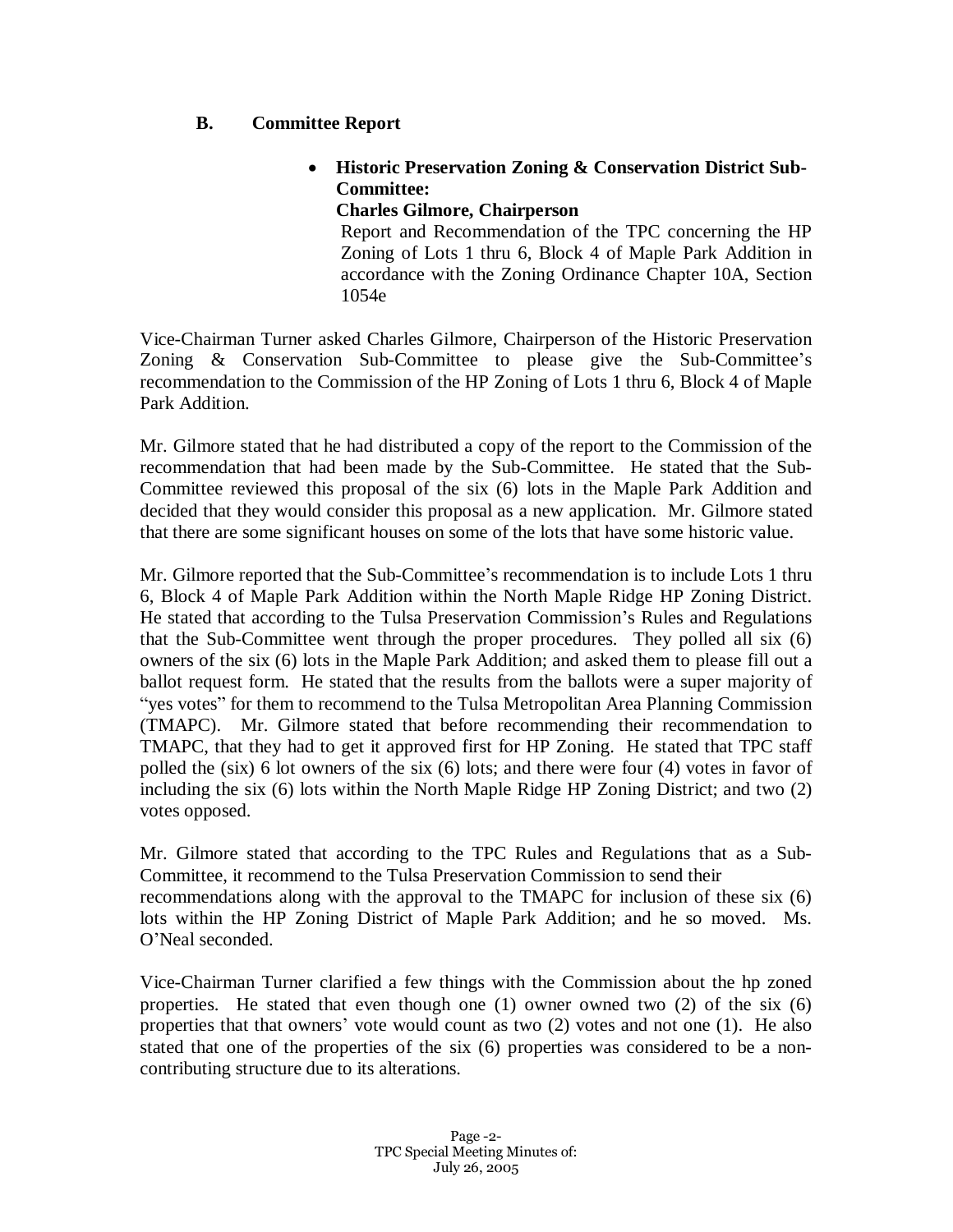Planning Commissioner, Chip Ard asked the Commission and legal advisors that when the TPC submit its report and recommendation to the TMAPC that it should be reviewed as a new application just as the TPC has reviewed it. One of the Commission's legal advisors stated that he didn't believe that the board of TMAPC should review this proposal and disregard the history surrounding it. He stated that to keep this in perspective, whether it's a good idea or not that the TMAPC should consider this proposal as a new application.

An interested party stated that property owner, Doug Campbell has gone forward with getting the Commissioner's approval of his plans; and that he has submitted a plan that the neighbors are satisfied with. He stated that he wasn't sure if Mr. Campbell's plans had been finalized for approval or not; but that he was going forward with this historic process and that the neighbors are satisfied with his plans; and believes that Mr. Campbell has met all the requirements.

Vice-Chairman Turner responded by stating that Mr. Campbell has not come back before the Commission for his final approval from the Commission.

Patsy Bragg, (one of the HP Zoning owners of Maple Ridge Addition) stated that she would like to first thank the Commission for their efforts in the proceeding of this project. She stated that she knew that this project was time consuming; and that she really appreciates what the Commission has done to recommend including the six (6) lots within the HP Zoning Maple Ridge Addition.

Planning Commissioner Ard asked the Commission that since there was a 4 to 2 vote that he was assuming that the 2 votes opposing the proposal were from Mr. Doug Campbell. Vice-Chairman Turner stated this was correct. Planning Commissioner Ard asked the Commission if Mr. Campbell plan to comply with the TPC design guidelines; or if there were any consistency there. Vice-Chairman Turner responded by stating that Mr. Campbell has expressed to the Commission that he does not intend to build on this lot; but that he intends to sell the lot and that he is getting a COA approval to sell with the lot.

Vice-Chairman Turner stated that Mr. Campbell is not going to build following the TPC guidelines, essentially that he's trying to get a pre-approval that he can sell the lot and then have somebody else build there. Vice-Chairman Turner stated that if the new builder decides to build the home exactly like the plans that were submitted by Mr. Campbell, that they will have the approval to do so; and if not, they will need to come back before the Tulsa Preservation Commission for approval.

Secretary Breed stated that up until about four years ago, that the process for creating a district or adding a district has been a fairly rigorous process. Secretary Breed stated that they would be able to document somewhere over 70 to 75% of the owners in an area that were agreeable and wanted the historic preservation zoning applied to their property. He stated that he and Mr. Gilmore sat down to examine how this process could work legally. He stated that their results were the terms of the approval rating within the neighborhood. He stated that the legality of the procedures was that the State elections specify the super